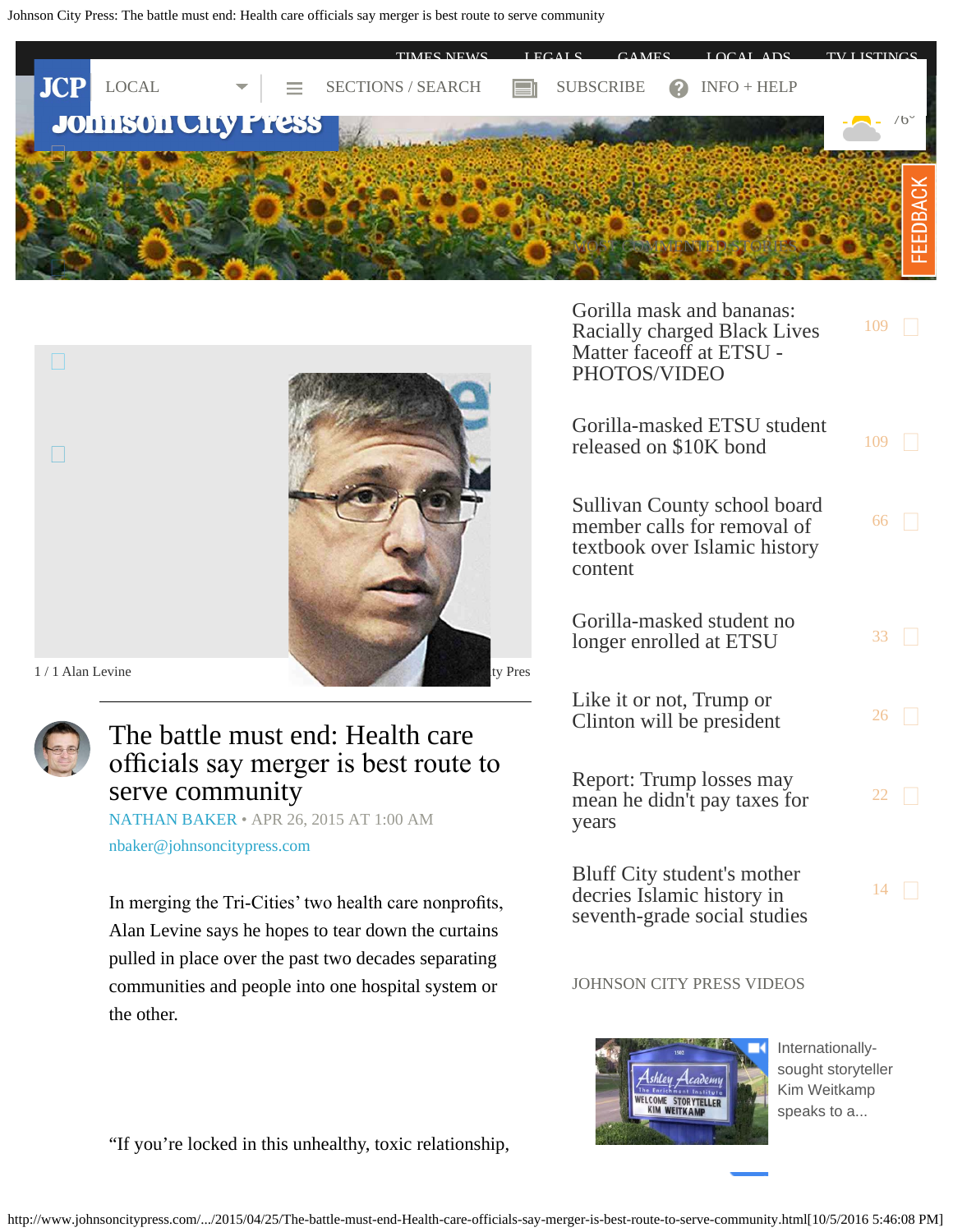you're basically just surviving, there's no research and no innovation," Levine told the Johnson City Press' editorial board Thursday.

Levine is currently the CEO of Johnson City-based Mountain States Health Alliance, and is set to be the executive chairman of the board governing the new system created by a merger with Kingsport's Wellmont Health System.

To hear Levine describe it, told by the executive who took his position in January 2014 to replace retiring longtime CEO Dennis Vonderfecht, the regions' health systems have been engrossed by a life-size, medically themed game of Risk since the mid-1990s.

When one system expanded into new territory, the other launched a campaign to block the move, either with a nearby acquisition or with regulatory maneuvers. When one purchased a new piece of equipment, the other, by competitive necessity, bought one too.

# FROM OUR PARTNERS: U.S. REGULATORS HEALTH INSURANCE MERGERS

![](_page_1_Picture_6.jpeg)

But an unfavorable roll of the dice has set the two providers against a major health care system restructuring, political posturing over governmentpaid benefts and declining rates of hospital visits.

![](_page_1_Picture_8.jpeg)

#### [Cameron](http://videos.johnsoncitypress.com/johnsoncitypress/k0popu?v=autoplay_postroll&e=e0018&opn=right_rail_embed) [Coleman](http://videos.johnsoncitypress.com/johnsoncitypress/k0popu?v=autoplay_postroll&e=e0018&opn=right_rail_embed)

#### FEATURED JOBS

#### **SECRETARY/BOOKEEPER**

HOLSTON VIEW UMC 10.04.16 | Kingsport, TN

**Automotive Technician** AAA DYNAMIC AUTO AND TRUCK, MARK ROBERTS 10.04.16 | Jonesborough, TN

**LPN's - Johnson City, TN** DAWN OF HOPE 10.04.16 Tn-Tri-Cities

**Supported Living House Manager - Johnson City,**  DAWN OF HOPE 10.04.16 Tn-Tri-Cities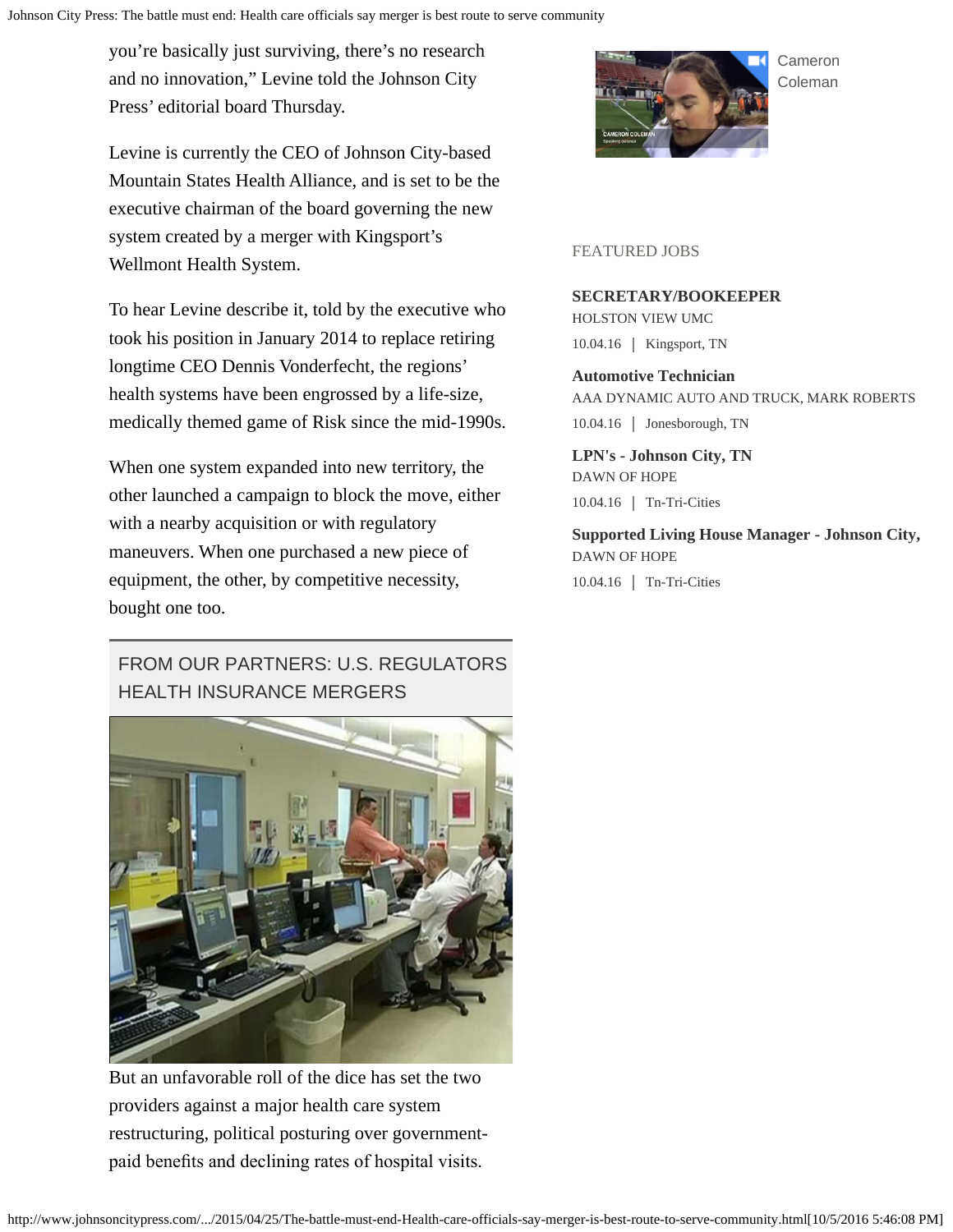The inter-competitive atmosphere is no longer sustainable, Levine said.

"We know those things are coming down dramatically, so we need to be more innovative in how we grow," he said. "How do we better invest our capital to create new ways to serve the community?"

The answer, for Levine, Wellmont's CEO Bart Hove and the governing boards of both systems, is a direct merger of the assets and liabilities of the two nonprofits.

The combined \$1.8-billion system could then turn to compete with outside systems by offering research opportunities to prospective physicians and new areas of specialized treatment to patients, Levine and others have said.

Agreed to in theory by both systems earlier this month, the merger is now in the hands of a equally representative integration council, a group tasked with planning the logistics and writing a definitive agreement.

The two systems then plan to apply to regulatory authorities in both Tennessee and Virginia for approval of the merger, which is intended to signal to federal regulators that the single system is under appropriate scrutiny.

In receiving the certifcate of public advantage in Tennessee and its recently created equivalent in Virginia, the new system will be held to certain controls on prices and expansion to protect rate payers and other competitors from any unfair advantages.

By following legal precedent set by other mergers, Levine said he expects the COPA application to make a strong case to state authorities and avoid intervention by the Federal Trade Commission.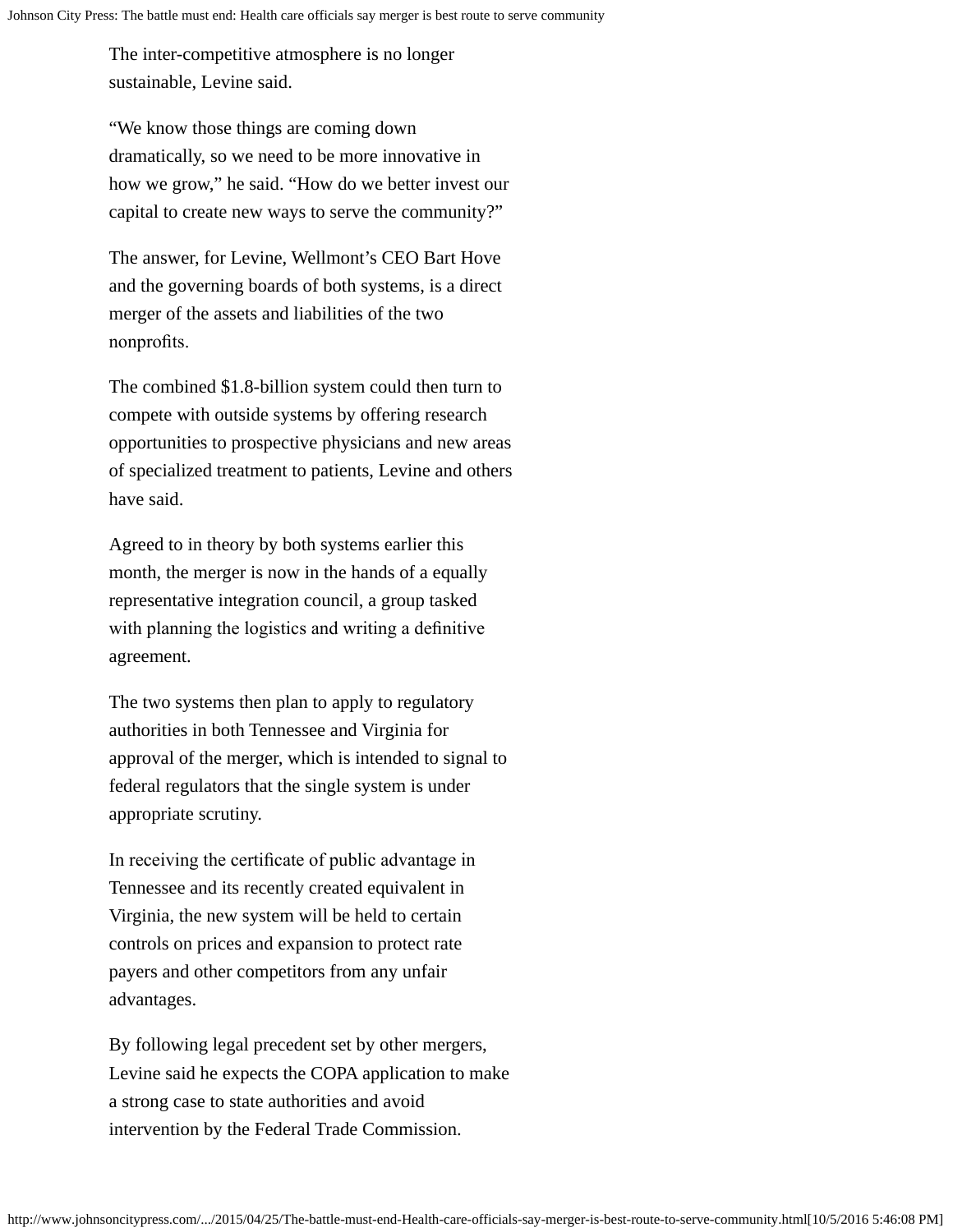"There's no way one agency can be an expert on every health care market in the country," he said. "I believe the states know best. They're in the best position to regulate this region properly."

As for the makeup of the combined system, Levine previously said diffcult decisions lie ahead, but Wellmont physician and board member William Smith said they haven't been made yet, because of legal restrictions.

"Absent good information, people's speculation runs rampant," Smith toldo the editorial board. "The truth is, (the systems' attorneys) will not let us talk about it. We have to be really careful, so we don't violate federal tenants. People think this decision is farther along, but we really haven't even talked about some of these things yet."

Many of those tough decisions would have faced the systems regardless of whether they merge with each other, with outside systems or stayed independent, Levine added.

"Sometimes it's easy to blame the merger for things that would happen anyway," he said, pointing to Mountain States' sold assets, layoffs and facility consolidations over the past few years. "These types of things happen anyway. It's misplaced to lay at the foot of the merger what hospitals are doing anyway."

In fve months, the integration council is expected to fnalize the defnitive agreement, then seek approval from the states, which should take through the end of 2015.

Follow Nathan Baker on Twitter @JCPressBaker. Like him on Facebook: www.facebook.com/jcpressbaker.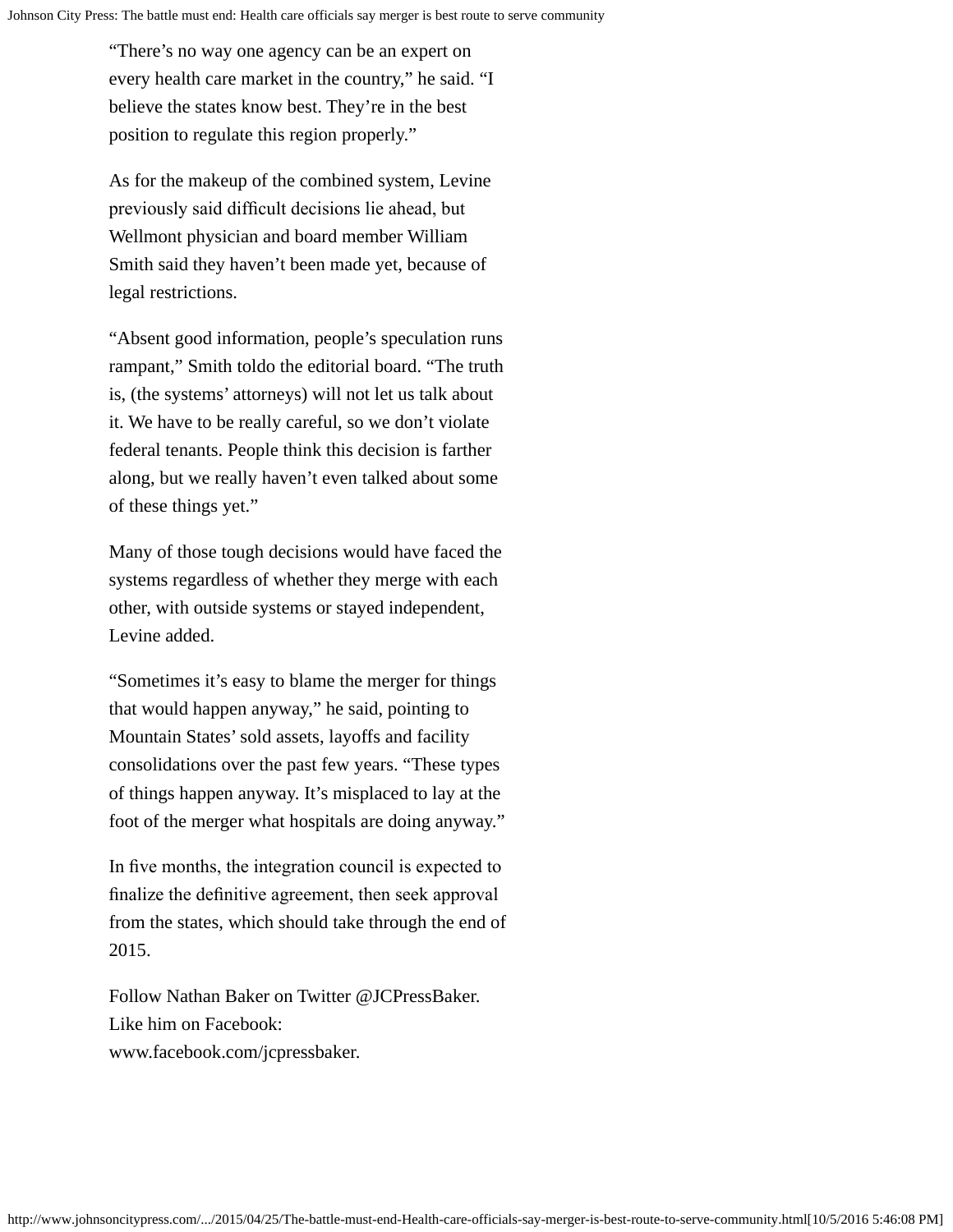# Recommended for You

![](_page_4_Picture_2.jpeg)

![](_page_4_Picture_3.jpeg)

Banks are offering insane credit card deals if you have great credit. Take advantage of double cash back, a \$625 intro bonus, 0% interest until 2018.

Sponsored **CompareCards.com**

| <b>Comments</b> | <b>Community</b>     | Login $\sim$        |
|-----------------|----------------------|---------------------|
| □ Recommend     |                      | Sort by Best $\sim$ |
|                 | Start the discussion |                     |

Be the first to comment.

## **[Sullivan County school board member calls for](http://disq.us/url?url=http%3A%2F%2Fwww.johnsoncitypress.com%2FEducation%2F2016%2F10%2F04%2FIreson-calls-for-removal-of-Pearson-seventh-grade-history-text-from-Sullivan-schools%3AF_TIlIU59GbO8FQdRtCQuS1fs74&imp=58ajila2b06fo&prev_imp&forum_id=3675589&forum=sngjohnsoncitypress&thread_id=3939890509&thread=5195820752&zone=thread&area=bottom&object_type=thread&object_id=5195820752) [removal of …](http://disq.us/url?url=http%3A%2F%2Fwww.johnsoncitypress.com%2FEducation%2F2016%2F10%2F04%2FIreson-calls-for-removal-of-Pearson-seventh-grade-history-text-from-Sullivan-schools%3AF_TIlIU59GbO8FQdRtCQuS1fs74&imp=58ajila2b06fo&prev_imp&forum_id=3675589&forum=sngjohnsoncitypress&thread_id=3939890509&thread=5195820752&zone=thread&area=bottom&object_type=thread&object_id=5195820752) ALSO ON JOHNSON CITY PRESS**

[66 comments](http://disq.us/url?url=http%3A%2F%2Fwww.johnsoncitypress.com%2FEducation%2F2016%2F10%2F04%2FIreson-calls-for-removal-of-Pearson-seventh-grade-history-text-from-Sullivan-schools%3AF_TIlIU59GbO8FQdRtCQuS1fs74&imp=58ajila2b06fo&prev_imp&forum_id=3675589&forum=sngjohnsoncitypress&thread_id=3939890509&thread=5195820752&zone=thread&area=bottom&object_type=thread&object_id=5195820752) [•](http://disq.us/url?url=http%3A%2F%2Fwww.johnsoncitypress.com%2FEducation%2F2016%2F10%2F04%2FIreson-calls-for-removal-of-Pearson-seventh-grade-history-text-from-Sullivan-schools%3AF_TIlIU59GbO8FQdRtCQuS1fs74&imp=58ajila2b06fo&prev_imp&forum_id=3675589&forum=sngjohnsoncitypress&thread_id=3939890509&thread=5195820752&zone=thread&area=bottom&object_type=thread&object_id=5195820752) [a day ago](http://disq.us/url?url=http%3A%2F%2Fwww.johnsoncitypress.com%2FEducation%2F2016%2F10%2F04%2FIreson-calls-for-removal-of-Pearson-seventh-grade-history-text-from-Sullivan-schools%3AF_TIlIU59GbO8FQdRtCQuS1fs74&imp=58ajila2b06fo&prev_imp&forum_id=3675589&forum=sngjohnsoncitypress&thread_id=3939890509&thread=5195820752&zone=thread&area=bottom&object_type=thread&object_id=5195820752)•

[Man's Ruin — And where is the indoctrination, you](http://disq.us/url?url=http%3A%2F%2Fwww.johnsoncitypress.com%2FEducation%2F2016%2F10%2F04%2FIreson-calls-for-removal-of-Pearson-seventh-grade-history-text-from-Sullivan-schools%3AF_TIlIU59GbO8FQdRtCQuS1fs74&imp=58ajila2b06fo&prev_imp&forum_id=3675589&forum=sngjohnsoncitypress&thread_id=3939890509&thread=5195820752&zone=thread&area=bottom&object_type=thread&object_id=5195820752) [pedagogical genius? Please point it out to …](http://disq.us/url?url=http%3A%2F%2Fwww.johnsoncitypress.com%2FEducation%2F2016%2F10%2F04%2FIreson-calls-for-removal-of-Pearson-seventh-grade-history-text-from-Sullivan-schools%3AF_TIlIU59GbO8FQdRtCQuS1fs74&imp=58ajila2b06fo&prev_imp&forum_id=3675589&forum=sngjohnsoncitypress&thread_id=3939890509&thread=5195820752&zone=thread&area=bottom&object_type=thread&object_id=5195820752)

## **[Blue Plum Organization trying to unload 'First](http://disq.us/url?url=http%3A%2F%2Fwww.johnsoncitypress.com%2FFairs-Festivals%2F2016%2F10%2F03%2FBlue-Plum-Organization-trying-to-unload-First-Fridays-on-downtown-merchants%3Ae2vD3wBA0in1GGBwpwWzihTnCqU&imp=58ajila2b06fo&prev_imp&forum_id=3675589&forum=sngjohnsoncitypress&thread_id=3939890509&thread=5194140118&zone=thread&area=bottom&object_type=thread&object_id=5194140118) [Fridays' on …](http://disq.us/url?url=http%3A%2F%2Fwww.johnsoncitypress.com%2FFairs-Festivals%2F2016%2F10%2F03%2FBlue-Plum-Organization-trying-to-unload-First-Fridays-on-downtown-merchants%3Ae2vD3wBA0in1GGBwpwWzihTnCqU&imp=58ajila2b06fo&prev_imp&forum_id=3675589&forum=sngjohnsoncitypress&thread_id=3939890509&thread=5194140118&zone=thread&area=bottom&object_type=thread&object_id=5194140118)**

[2 comments](http://disq.us/url?url=http%3A%2F%2Fwww.johnsoncitypress.com%2FFairs-Festivals%2F2016%2F10%2F03%2FBlue-Plum-Organization-trying-to-unload-First-Fridays-on-downtown-merchants%3Ae2vD3wBA0in1GGBwpwWzihTnCqU&imp=58ajila2b06fo&prev_imp&forum_id=3675589&forum=sngjohnsoncitypress&thread_id=3939890509&thread=5194140118&zone=thread&area=bottom&object_type=thread&object_id=5194140118) [•](http://disq.us/url?url=http%3A%2F%2Fwww.johnsoncitypress.com%2FFairs-Festivals%2F2016%2F10%2F03%2FBlue-Plum-Organization-trying-to-unload-First-Fridays-on-downtown-merchants%3Ae2vD3wBA0in1GGBwpwWzihTnCqU&imp=58ajila2b06fo&prev_imp&forum_id=3675589&forum=sngjohnsoncitypress&thread_id=3939890509&thread=5194140118&zone=thread&area=bottom&object_type=thread&object_id=5194140118) [2 days ago](http://disq.us/url?url=http%3A%2F%2Fwww.johnsoncitypress.com%2FFairs-Festivals%2F2016%2F10%2F03%2FBlue-Plum-Organization-trying-to-unload-First-Fridays-on-downtown-merchants%3Ae2vD3wBA0in1GGBwpwWzihTnCqU&imp=58ajila2b06fo&prev_imp&forum_id=3675589&forum=sngjohnsoncitypress&thread_id=3939890509&thread=5194140118&zone=thread&area=bottom&object_type=thread&object_id=5194140118)•

[cashcraze — I'm not from Johnson City and have no](http://disq.us/url?url=http%3A%2F%2Fwww.johnsoncitypress.com%2FFairs-Festivals%2F2016%2F10%2F03%2FBlue-Plum-Organization-trying-to-unload-First-Fridays-on-downtown-merchants%3Ae2vD3wBA0in1GGBwpwWzihTnCqU&imp=58ajila2b06fo&prev_imp&forum_id=3675589&forum=sngjohnsoncitypress&thread_id=3939890509&thread=5194140118&zone=thread&area=bottom&object_type=thread&object_id=5194140118) [stake in what's going on down town, but I have …](http://disq.us/url?url=http%3A%2F%2Fwww.johnsoncitypress.com%2FFairs-Festivals%2F2016%2F10%2F03%2FBlue-Plum-Organization-trying-to-unload-First-Fridays-on-downtown-merchants%3Ae2vD3wBA0in1GGBwpwWzihTnCqU&imp=58ajila2b06fo&prev_imp&forum_id=3675589&forum=sngjohnsoncitypress&thread_id=3939890509&thread=5194140118&zone=thread&area=bottom&object_type=thread&object_id=5194140118)